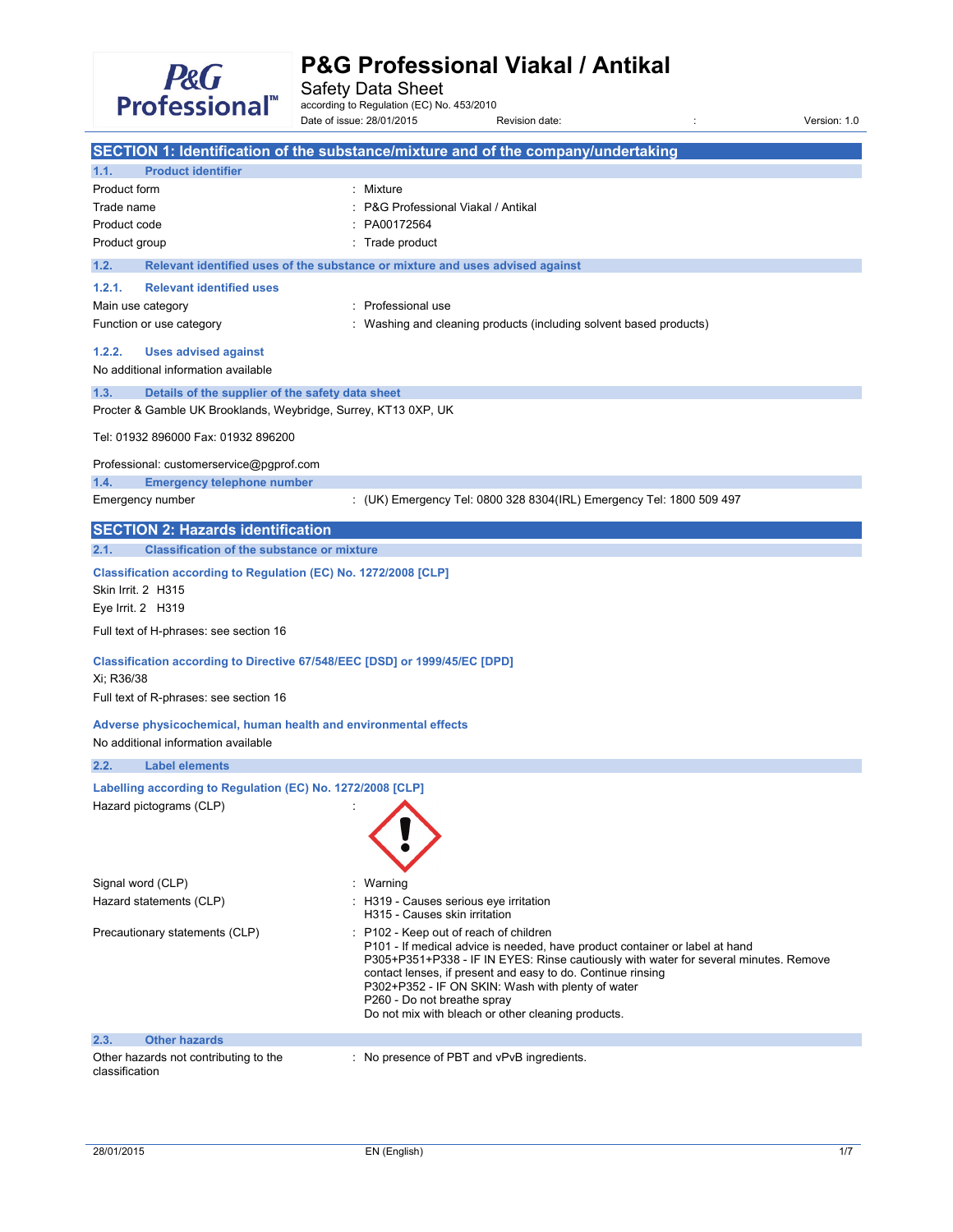Safety Data Sheet<br>according to Regulation (EC) No. 453/2010

## **SECTION 3: Composition/information on ingredients**

**3.1. Substance** 

Not applicable

### **3.2. Mixture**

| <b>Name</b>    | <b>Product identifier</b>                                            | $\frac{9}{6}$ | <b>Classification according to</b><br>Directive 67/548/EEC | <b>Classification according to</b><br><b>Regulation (EC) No.</b><br>1272/2008 [CLP] |
|----------------|----------------------------------------------------------------------|---------------|------------------------------------------------------------|-------------------------------------------------------------------------------------|
| Formic Acid    | (CAS No) 64-18-6<br>(EC no) 200-579-1<br>(EC index no) 607-001-00-0  | $1 - 5$       | C: R35                                                     | Flam. Lig. 3, H226<br>Skin Corr. 1A, H314                                           |
| C9-11 Pareth-8 | (CAS No) 68439-46-3<br>(EC no) Polymer                               | $1 - 5$       | Xn: R22<br>Xi: R41                                         | Acute Tox. 4 (Oral), H302<br>Eye Dam. 1, H318                                       |
| Citric Acid    | (CAS No) 77-92-9<br>(EC no) 201-069-1<br>(REACH-no) 01-2119457026-42 | $1 - 5$       | Xi: R36                                                    | Eye Irrit. 2, H319                                                                  |

Full text of R- and H-phrases: see section 16

| <b>SECTION 4: First aid measures</b>                                |                                                                                                                                                                                             |
|---------------------------------------------------------------------|---------------------------------------------------------------------------------------------------------------------------------------------------------------------------------------------|
| <b>Description of first aid measures</b><br>4.1.                    |                                                                                                                                                                                             |
| First-aid measures after inhalation                                 | : IF INHALED: remove victim to fresh air and keep at rest in a position comfortable for breathing.<br>Call a POISON CENTER or doctor/physician if you feel unwell.                          |
| First-aid measures after skin contact                               | : IF ON SKIN: Wash with plenty of Water. Take off contaminated clothing and wash before reuse.<br>If skin irritation occurs: Get medical advice/attention. Discontinue use of product.      |
| First-aid measures after eye contact                                | : IF IN EYES: Rinse cautiously with water for several minutes. Remove contact lenses, if present<br>and easy to do. Continue rinsing. Immediately call a POISON CENTER or doctor/physician. |
| First-aid measures after ingestion                                  | : IF SWALLOWED: rinse mouth. Do NOT induce vomiting. Immediately call a POISON CENTER<br>or doctor/physician.                                                                               |
| 4.2.<br>Most important symptoms and effects, both acute and delayed |                                                                                                                                                                                             |
| Symptoms/injuries after inhalation                                  | : Coughing. sneezing. Headache. Drowsiness. Dizziness. Shortness of breath.                                                                                                                 |
| Symptoms/injuries after skin contact                                | : Redness. Swelling. dryness. Itching.                                                                                                                                                      |
| Symptoms/injuries after eye contact                                 | : Severe pain. Rednesses. Swelling. Blurred vision.                                                                                                                                         |
| Symptoms/injuries after ingestion                                   | : Oral mucosal or gastro-intestinal irritation. Nausea. Vomiting. Excessive secretion. Diarrhea.                                                                                            |
| 4.3.                                                                | Indication of any immediate medical attention and special treatment needed                                                                                                                  |
| Refer to section 4.1.                                               |                                                                                                                                                                                             |
| <b>SECTION 5: Firefighting measures</b>                             |                                                                                                                                                                                             |
| 5.1.<br><b>Extinguishing media</b>                                  |                                                                                                                                                                                             |

| $\mathbf{v}$ . I. | <b>LAUTIQUISHING INCURR</b>                                 |                                                                                                                       |
|-------------------|-------------------------------------------------------------|-----------------------------------------------------------------------------------------------------------------------|
|                   | Suitable extinguishing media                                | : Dry chemical powder, alcohol-resistant foam, carbon dioxide (CO2).                                                  |
| 5.2.              | Special hazards arising from the substance or mixture       |                                                                                                                       |
| Fire hazard       |                                                             | : No fire hazard. Non combustible.                                                                                    |
|                   | <b>Explosion hazard</b>                                     | : Product is not explosive.                                                                                           |
| Reactivity        |                                                             | : No dangerous reactions known.                                                                                       |
| 5.3.              | <b>Advice for firefighters</b>                              |                                                                                                                       |
|                   | Firefighting instructions<br>Protection during firefighting | : No specific firefighting instructions required.<br>: In case of inadequate ventilation wear respiratory protection. |
|                   |                                                             |                                                                                                                       |

| <b>SECTION 6: Accidental release measures</b> |                                                                     |                                                                                                                      |
|-----------------------------------------------|---------------------------------------------------------------------|----------------------------------------------------------------------------------------------------------------------|
| 6.1.                                          | Personal precautions, protective equipment and emergency procedures |                                                                                                                      |
| 6.1.1.                                        | For non-emergency personnel                                         |                                                                                                                      |
|                                               | Protective equipment                                                | : Wear suitable gloves and eye/face protection.                                                                      |
| 6.1.2.                                        | For emergency responders                                            |                                                                                                                      |
|                                               | Protective equipment                                                | : Wear suitable gloves and eye/face protection.                                                                      |
| 6.2.                                          | <b>Environmental precautions</b>                                    |                                                                                                                      |
|                                               |                                                                     | Consumer products ending up down the drain after use. Prevent soil and water pollution. Prevent spreading in sewers. |
| 6.3.                                          | Methods and material for containment and cleaning up                |                                                                                                                      |
| For containment                               |                                                                     | : Scoop absorbed substance into closing containers.                                                                  |
|                                               | Methods for cleaning up                                             | Small quantities of liquid spill: take up in non-combustible absorbent material and shovel into                      |

container for disposal. Large spills: contain released substance, pump into suitable containers. This material and its container must be disposed of in a safe way, and as per local legislation.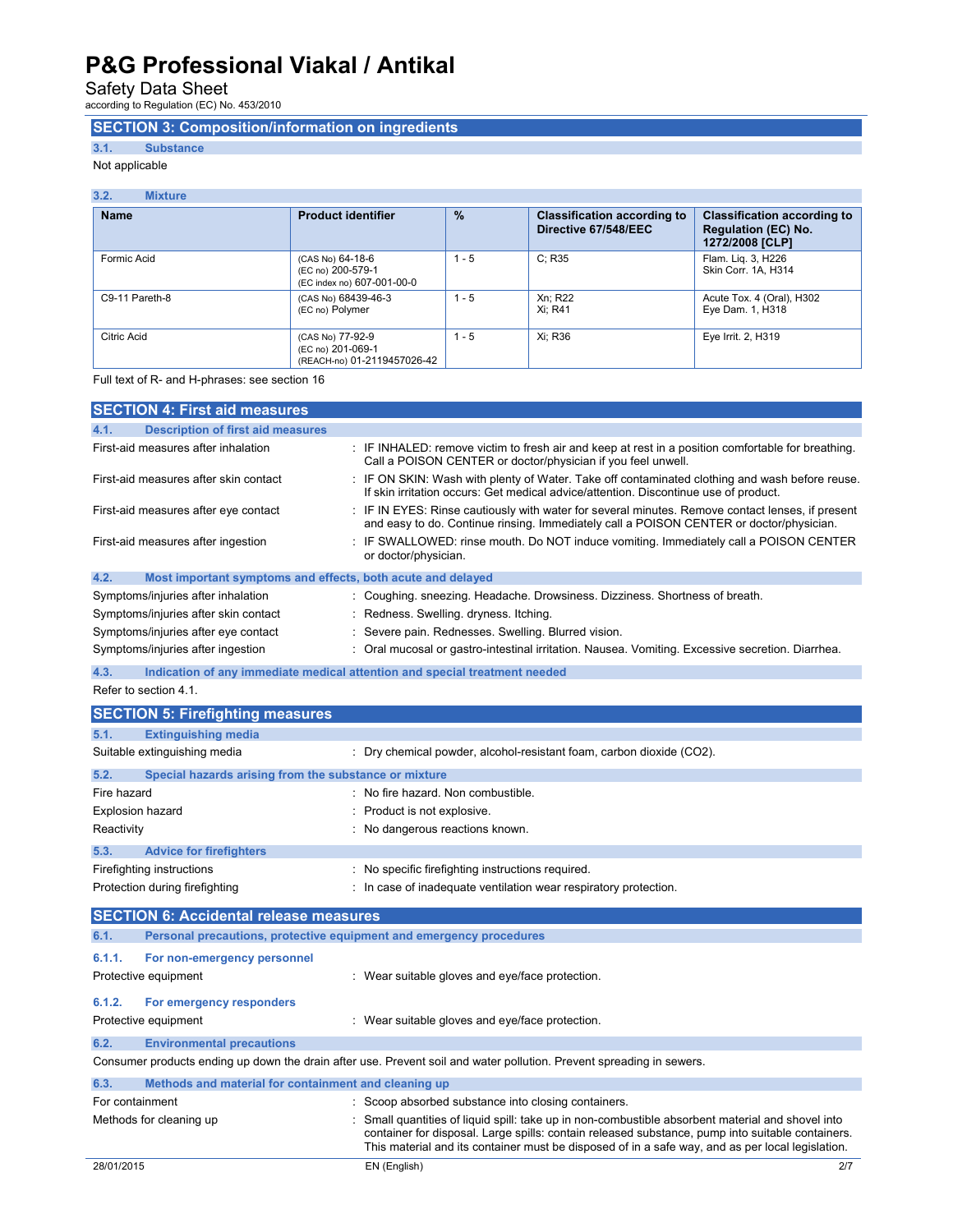# Safety Data Sheet<br>according to Regulation (EC) No. 453/2010

| <b>Reference to other sections</b><br>6.4.<br>Refer to Sections 8 and 13.                                                                                                                                                                                                                                                                                                                                                    |                                                                                                                                                                                      |  |
|------------------------------------------------------------------------------------------------------------------------------------------------------------------------------------------------------------------------------------------------------------------------------------------------------------------------------------------------------------------------------------------------------------------------------|--------------------------------------------------------------------------------------------------------------------------------------------------------------------------------------|--|
| <b>SECTION 7: Handling and storage</b>                                                                                                                                                                                                                                                                                                                                                                                       |                                                                                                                                                                                      |  |
| <b>Precautions for safe handling</b><br>7.1.                                                                                                                                                                                                                                                                                                                                                                                 |                                                                                                                                                                                      |  |
| Precautions for safe handling                                                                                                                                                                                                                                                                                                                                                                                                | : Avoid contact with eyes. Avoid contact with skin. Do not eat, drink or smoke when using this<br>product. Do not handle until all safety precautions have been read and understood. |  |
| 7.2.<br>Conditions for safe storage, including any incompatibilities                                                                                                                                                                                                                                                                                                                                                         |                                                                                                                                                                                      |  |
| Storage conditions                                                                                                                                                                                                                                                                                                                                                                                                           | : Store in original container. Refer to section 10.                                                                                                                                  |  |
| Incompatible products                                                                                                                                                                                                                                                                                                                                                                                                        | $\therefore$ Refer to section 10.                                                                                                                                                    |  |
| Incompatible materials                                                                                                                                                                                                                                                                                                                                                                                                       | : Not applicable.                                                                                                                                                                    |  |
| Prohibitions on mixed storage                                                                                                                                                                                                                                                                                                                                                                                                | : Not applicable.                                                                                                                                                                    |  |
| Storage area                                                                                                                                                                                                                                                                                                                                                                                                                 | : Store in a cool area. Store in a dry area.                                                                                                                                         |  |
| 7.3.<br>Specific end use(s)                                                                                                                                                                                                                                                                                                                                                                                                  |                                                                                                                                                                                      |  |
| Refer to section 1.2.                                                                                                                                                                                                                                                                                                                                                                                                        |                                                                                                                                                                                      |  |
| $\mathbf{A} = \mathbf{A} + \mathbf{B} + \mathbf{A} + \mathbf{B} + \mathbf{B} + \mathbf{B} + \mathbf{B} + \mathbf{B} + \mathbf{B} + \mathbf{B} + \mathbf{B} + \mathbf{B} + \mathbf{B} + \mathbf{B} + \mathbf{B} + \mathbf{B} + \mathbf{B} + \mathbf{B} + \mathbf{B} + \mathbf{B} + \mathbf{B} + \mathbf{B} + \mathbf{B} + \mathbf{B} + \mathbf{B} + \mathbf{B} + \mathbf{B} + \mathbf{B} + \mathbf{B} + \mathbf{B} + \mathbf$ |                                                                                                                                                                                      |  |

**SECTION 8: Exposure controls/personal protection** 

### **8.1. Control parameters 8.1.1. National limit values**

No additional information available

#### **8.1.2. Monitoring procedures: DNELS, PNECS, OEL**

| <b>Citric Acid (77-92-9)</b>               |                                     |  |
|--------------------------------------------|-------------------------------------|--|
| PNEC (Water)                               |                                     |  |
| PNEC aqua (freshwater)                     | $0.44$ mg/l                         |  |
| PNEC aqua (marine water)                   | $0.044$ mq/l                        |  |
| PNEC (Sediment)                            |                                     |  |
| PNEC sediment (freshwater)                 | 34.6 mg/kg dwt                      |  |
| PNEC sediment (marine water)               | 3.46 mg/kg dwt                      |  |
| PNEC (Soil)                                |                                     |  |
| PNEC soil                                  | 33.1 mg/kg dwt                      |  |
| PNEC (STP)                                 |                                     |  |
| PNEC sewage treatment plant                | 1000 mg/l                           |  |
|                                            |                                     |  |
| Formic Acid (64-18-6)                      |                                     |  |
| DNEL/DMEL (Workers)                        |                                     |  |
| Acute - local effects, inhalation          | 19 mg/m <sup>3</sup>                |  |
| Long-term - local effects, inhalation      | $9.5 \text{ mg/m}^3$                |  |
| DNEL/DMEL (General population)             |                                     |  |
| Acute - local effects, inhalation          | $9.5$ mg/m <sup>3</sup>             |  |
| Long-term - local effects, inhalation      | $3$ mg/m <sup>3</sup>               |  |
| PNEC (Water)                               |                                     |  |
| PNEC aqua (freshwater)                     | $2$ mg/l                            |  |
| PNEC aqua (marine water)                   | $0.2$ mg/l                          |  |
| PNEC aqua (intermittent, freshwater)       | $1$ mg/l                            |  |
| PNEC (Sediment)                            |                                     |  |
| PNEC sediment (freshwater)                 | 13.4 mg/kg dwt                      |  |
| PNEC sediment (marine water)               | 1.34 mg/kg dwt                      |  |
| PNEC (Soil)                                |                                     |  |
| PNEC soil                                  | 1.5 mg/kg dwt                       |  |
| PNEC (STP)                                 |                                     |  |
| PNEC sewage treatment plant                | $7.2$ mg/l                          |  |
|                                            |                                     |  |
| 8.2.<br><b>Exposure controls</b>           |                                     |  |
| 8.2.1.<br>Appropriate engineering controls | No additional information available |  |
| 8.2.2.<br>Personal protective equipment    |                                     |  |

Not required for normal conditions of use.

Eye protection  $\qquad \qquad : \qquad \text{Wear eye/face protection}.$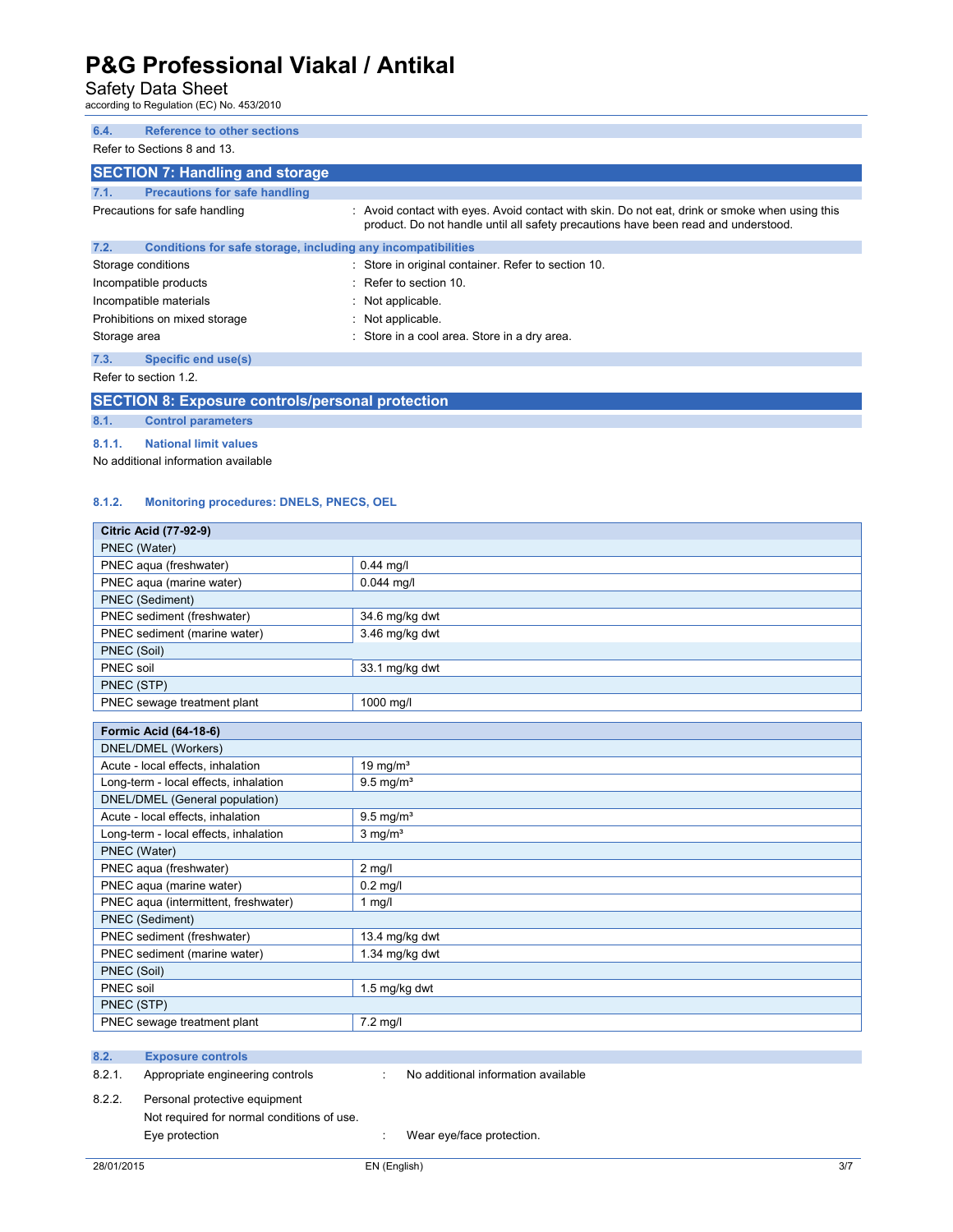## Safety Data Sheet<br>according to Regulation (EC) No. 453/2010

- Skin and body protection **in the set of the Skin and body protection in the set of the Wear suitable gloves.** Respiratory protection  $\cdot$  Not applicable.
	-
- Thermal hazard protection **in the state of the state of the ST** hermal hazard protection

8.2.3. Environmental exposure controls

Not available

## **SECTION 9: Physical and chemical properties**

**9.1. Information on basic physical and chemical properties** 

| <b>Property</b>                            | Value                               | <b>Unit</b> | <b>Test method/Notes</b>    |
|--------------------------------------------|-------------------------------------|-------------|-----------------------------|
| Appearance                                 | Liquid.                             |             |                             |
| Physical state                             | Liquid                              |             |                             |
| Colour                                     | Coloured.                           |             |                             |
| Odour                                      | Perfumed.                           |             |                             |
| Odour threshold                            | No data available                   |             |                             |
| pH                                         | 2.2                                 |             |                             |
| Melting point                              | No data available                   |             |                             |
| Freezing point                             | No data available                   |             |                             |
| Boiling point                              | No data available                   |             |                             |
| Flash point                                |                                     |             | No flash point till boiling |
| Relative evaporation rate (butylacetate=1) | No data available                   |             |                             |
| Flammability (solid, gas)                  | No data available                   |             |                             |
| <b>Explosive limits</b>                    | No data available                   |             |                             |
| Vapour pressure                            | No data available                   |             |                             |
| Relative density                           | No data available                   |             |                             |
| Solubility                                 | Soluble in water.                   |             |                             |
| Log Pow                                    | No data available                   |             |                             |
| Auto-ignition temperature                  | No data available                   |             |                             |
| Decomposition temperature                  | No data available                   |             |                             |
| Viscosity                                  | 173                                 | cP          |                             |
| <b>Explosive properties</b>                | No additional information available |             |                             |
| Oxidising properties                       | No additional information available |             |                             |

**9.2. Other information**  No additional information available

|                 | <b>SECTION 10: Stability and reactivity</b>  |                |     |
|-----------------|----------------------------------------------|----------------|-----|
| 10.1.           | <b>Reactivity</b>                            |                |     |
|                 | No dangerous reactions known.                |                |     |
| 10.2.           | <b>Chemical stability</b>                    |                |     |
|                 | Stable under normal conditions.              |                |     |
| 10.3.           | <b>Possibility of hazardous reactions</b>    |                |     |
|                 | Refer to section 10.1 on Reactivity.         |                |     |
| 10.4.           | <b>Conditions to avoid</b>                   |                |     |
|                 | Not required for normal conditions of use.   |                |     |
| 10.5.           | <b>Incompatible materials</b>                |                |     |
| Not applicable. |                                              |                |     |
| 10.6.           | <b>Hazardous decomposition products</b>      |                |     |
|                 | None under normal use.                       |                |     |
|                 | <b>SECTION 11: Toxicological information</b> |                |     |
| 11.1.           | Information on toxicological effects         |                |     |
| Acute toxicity  |                                              | Not classified |     |
| 28/01/2015      |                                              | EN (English)   | 4/7 |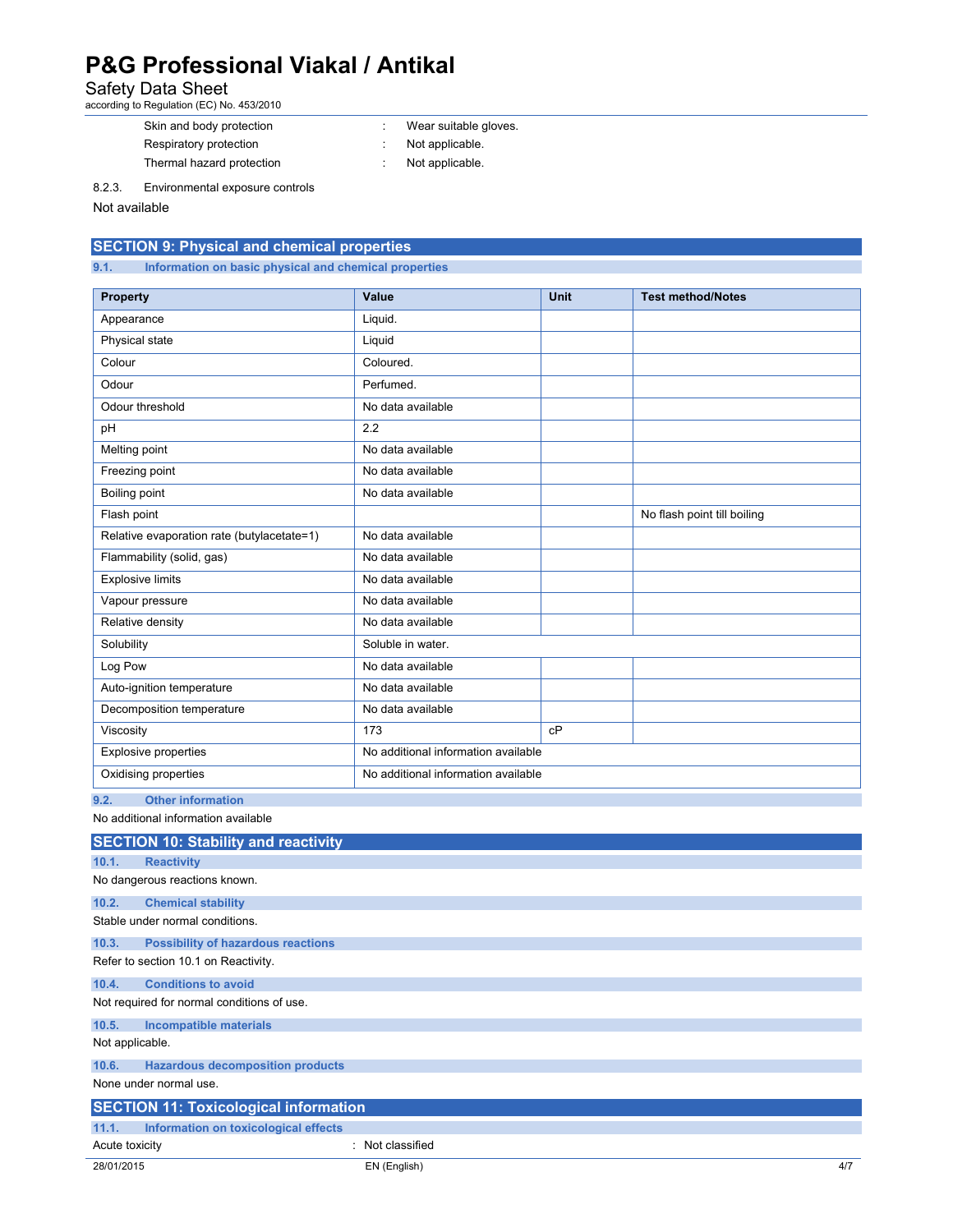## Safety Data Sheet<br>according to Regulation (EC) No. 453/2010

| P&G Professional Viakal / Antikal                      |                                                                                                                                                                                                                                                                                                                                                                                                                                                                                                                                                                                                                                                                                                                                                                                                                                           |
|--------------------------------------------------------|-------------------------------------------------------------------------------------------------------------------------------------------------------------------------------------------------------------------------------------------------------------------------------------------------------------------------------------------------------------------------------------------------------------------------------------------------------------------------------------------------------------------------------------------------------------------------------------------------------------------------------------------------------------------------------------------------------------------------------------------------------------------------------------------------------------------------------------------|
| LD50 oral calculated                                   | > 2000 mg/kg                                                                                                                                                                                                                                                                                                                                                                                                                                                                                                                                                                                                                                                                                                                                                                                                                              |
| <b>Citric Acid (77-92-9)</b>                           |                                                                                                                                                                                                                                                                                                                                                                                                                                                                                                                                                                                                                                                                                                                                                                                                                                           |
| LD50 oral rat                                          | 5400 mg/kg bodyweight //OECD 401                                                                                                                                                                                                                                                                                                                                                                                                                                                                                                                                                                                                                                                                                                                                                                                                          |
| LD50 dermal rat                                        | > 2000 mg/kg OECD 402                                                                                                                                                                                                                                                                                                                                                                                                                                                                                                                                                                                                                                                                                                                                                                                                                     |
| ATE CLP (oral)                                         | 5400 mg/kg bodyweight                                                                                                                                                                                                                                                                                                                                                                                                                                                                                                                                                                                                                                                                                                                                                                                                                     |
| ATE CLP (dermal)                                       | 2001 mg/kg bodyweight                                                                                                                                                                                                                                                                                                                                                                                                                                                                                                                                                                                                                                                                                                                                                                                                                     |
| C9-11 Pareth-8 (68439-46-3)                            |                                                                                                                                                                                                                                                                                                                                                                                                                                                                                                                                                                                                                                                                                                                                                                                                                                           |
| ATE CLP (oral)                                         | 500 mg/kg bodyweight                                                                                                                                                                                                                                                                                                                                                                                                                                                                                                                                                                                                                                                                                                                                                                                                                      |
| Skin corrosion/irritation                              | Causes skin irritation.                                                                                                                                                                                                                                                                                                                                                                                                                                                                                                                                                                                                                                                                                                                                                                                                                   |
|                                                        | pH: 2.2                                                                                                                                                                                                                                                                                                                                                                                                                                                                                                                                                                                                                                                                                                                                                                                                                                   |
| Serious eye damage/irritation                          | Causes serious eye irritation.                                                                                                                                                                                                                                                                                                                                                                                                                                                                                                                                                                                                                                                                                                                                                                                                            |
|                                                        | pH: 2.2                                                                                                                                                                                                                                                                                                                                                                                                                                                                                                                                                                                                                                                                                                                                                                                                                                   |
| Respiratory or skin sensitisation                      | Not classified                                                                                                                                                                                                                                                                                                                                                                                                                                                                                                                                                                                                                                                                                                                                                                                                                            |
| Germ cell mutagenicity                                 | Not classified                                                                                                                                                                                                                                                                                                                                                                                                                                                                                                                                                                                                                                                                                                                                                                                                                            |
| Carcinogenicity                                        | Not classified                                                                                                                                                                                                                                                                                                                                                                                                                                                                                                                                                                                                                                                                                                                                                                                                                            |
|                                                        |                                                                                                                                                                                                                                                                                                                                                                                                                                                                                                                                                                                                                                                                                                                                                                                                                                           |
| Reproductive toxicity                                  | Not classified                                                                                                                                                                                                                                                                                                                                                                                                                                                                                                                                                                                                                                                                                                                                                                                                                            |
| Specific target organ toxicity (single exposure)       | Not classified                                                                                                                                                                                                                                                                                                                                                                                                                                                                                                                                                                                                                                                                                                                                                                                                                            |
| Specific target organ toxicity (repeated<br>exposure)  | : Not classified                                                                                                                                                                                                                                                                                                                                                                                                                                                                                                                                                                                                                                                                                                                                                                                                                          |
| Aspiration hazard                                      | : Not classified                                                                                                                                                                                                                                                                                                                                                                                                                                                                                                                                                                                                                                                                                                                                                                                                                          |
| Potential Adverse human health effects and<br>symptoms | Acute Toxicity: based upon available data of the substances, classification criteria are not met.<br>Carcinogenicity: based upon available data of the substances, classification criteria are not met.<br>Corrosivity: based upon available data of the substances, classification criteria are not met.<br>Irritation: moderately irritating to eyes. Irritation: moderately irritating to skin. Mutagenicity: based<br>upon available data of the substances, classification criteria are not met. Repeated Dose<br>Toxicity: based upon available data of the substances, classification criteria are not met.<br>Sensitization: based upon available data of the substances, classification criteria are not met.<br>Toxicity for Reproduction: based upon available data of the substances, classification criteria are<br>not met. |
| Other information                                      | : Likely routes of exposure: ingestion, skin and eye. Information on Effects: refer to section 4.                                                                                                                                                                                                                                                                                                                                                                                                                                                                                                                                                                                                                                                                                                                                         |
| <b>SECTION 12: Ecological information</b>              |                                                                                                                                                                                                                                                                                                                                                                                                                                                                                                                                                                                                                                                                                                                                                                                                                                           |
| 12.1.<br><b>Toxicity</b>                               |                                                                                                                                                                                                                                                                                                                                                                                                                                                                                                                                                                                                                                                                                                                                                                                                                                           |
| Ecology - general                                      | No known adverse effects on the functioning of water treatment plants under normal use<br>conditions as recommended. The product is not considered harmful to aquatic organisms nor to<br>cause long-term adverse effects in the environment.                                                                                                                                                                                                                                                                                                                                                                                                                                                                                                                                                                                             |
| <b>Citric Acid (77-92-9)</b>                           |                                                                                                                                                                                                                                                                                                                                                                                                                                                                                                                                                                                                                                                                                                                                                                                                                                           |
| LC50 fishes 1                                          | 440 ml/l //OECD 203, Leuciscus idus melanotus                                                                                                                                                                                                                                                                                                                                                                                                                                                                                                                                                                                                                                                                                                                                                                                             |
| EC50 Daphnia 1                                         | 1535 mg/l Daphnia magna                                                                                                                                                                                                                                                                                                                                                                                                                                                                                                                                                                                                                                                                                                                                                                                                                   |
| NOEC chronic algae                                     | 4425 mg/l Scenedesmus quadricauda                                                                                                                                                                                                                                                                                                                                                                                                                                                                                                                                                                                                                                                                                                                                                                                                         |
| <b>Formic Acid (64-18-6)</b>                           |                                                                                                                                                                                                                                                                                                                                                                                                                                                                                                                                                                                                                                                                                                                                                                                                                                           |
| LC50 fishes 1                                          | 46.7 (46 - 100) mg/l Leuciscus idus melanotus                                                                                                                                                                                                                                                                                                                                                                                                                                                                                                                                                                                                                                                                                                                                                                                             |
| LC50 other aquatic organisms 1                         | 46.7 mg/l Pseudomonas putida                                                                                                                                                                                                                                                                                                                                                                                                                                                                                                                                                                                                                                                                                                                                                                                                              |
| EC50 Daphnia 1                                         | 120 mg/l Daphnia magna                                                                                                                                                                                                                                                                                                                                                                                                                                                                                                                                                                                                                                                                                                                                                                                                                    |
| ErC50 (algae)                                          | 26.9 mg/l Desmodesmus subspicatus                                                                                                                                                                                                                                                                                                                                                                                                                                                                                                                                                                                                                                                                                                                                                                                                         |
| NOEC chronic crustacea                                 | 72 mg/l                                                                                                                                                                                                                                                                                                                                                                                                                                                                                                                                                                                                                                                                                                                                                                                                                                   |

#### **12.2. Persistence and degradability**

| <b>Citric Acid (77-92-9)</b>              |                  |  |
|-------------------------------------------|------------------|--|
| Persistence and degradability             | Biodegradable.   |  |
| Biodegradation                            | 100 % OECD 301 E |  |
| <b>Formic Acid (64-18-6)</b>              |                  |  |
|                                           |                  |  |
| Biodegradation                            | 100 % OECD 301 C |  |
|                                           |                  |  |
| 12.3.<br><b>Bioaccumulative potential</b> |                  |  |

NOEC chronic algae 76.8 mg/l OECD 201; Pseudokirchnerella subcapitata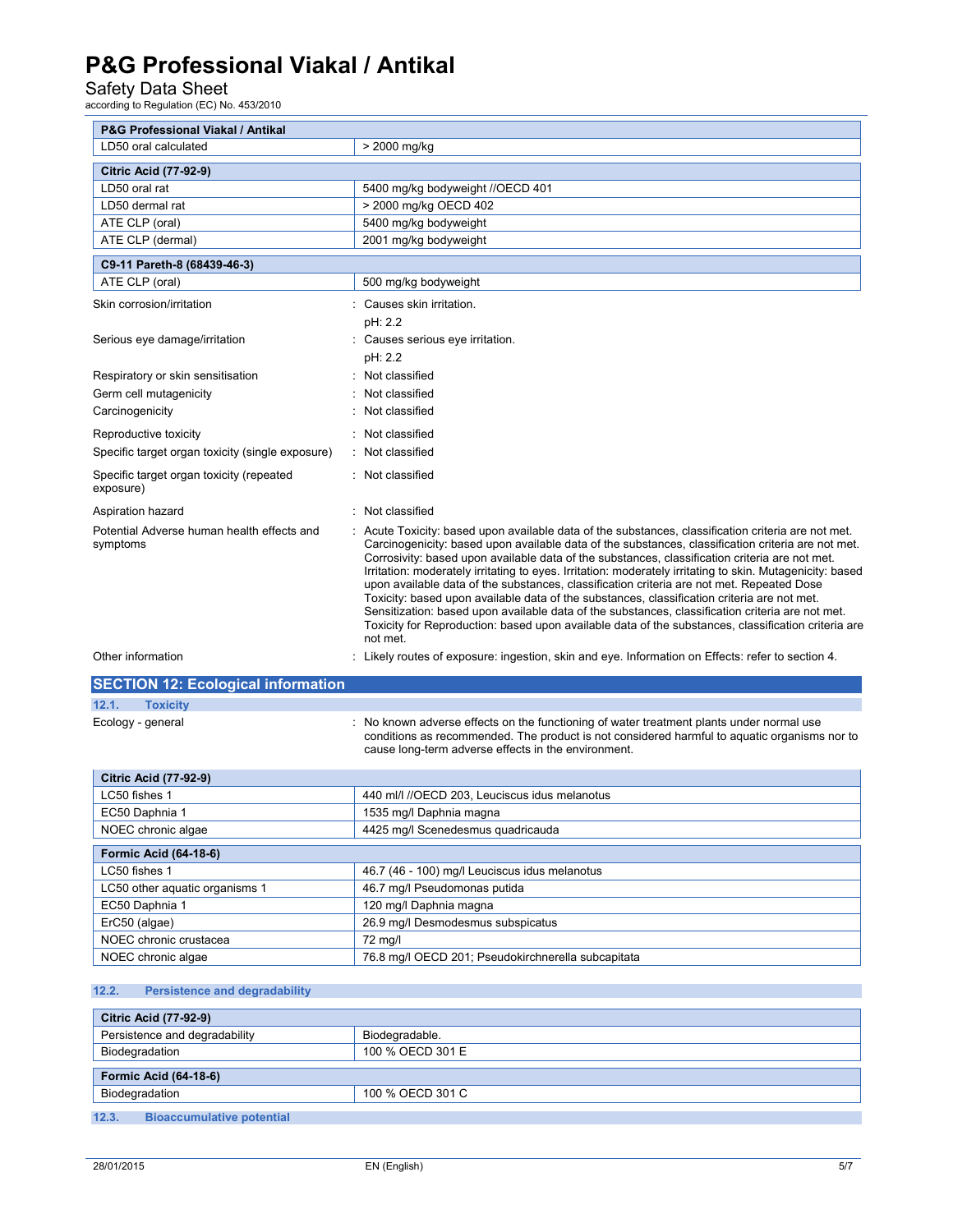# Safety Data Sheet<br>according to Regulation (EC) No. 453/2010

| <b>Citric Acid (77-92-9)</b>                       |                                                                                                                                                                                                                                                                                                                                                                                                                                                                                                    |
|----------------------------------------------------|----------------------------------------------------------------------------------------------------------------------------------------------------------------------------------------------------------------------------------------------------------------------------------------------------------------------------------------------------------------------------------------------------------------------------------------------------------------------------------------------------|
| Log Pow                                            | $-1.55$                                                                                                                                                                                                                                                                                                                                                                                                                                                                                            |
| Bioaccumulative potential                          | Not expected to bioaccumulate due to the low log Kow (log Kow $<$ 4).                                                                                                                                                                                                                                                                                                                                                                                                                              |
| Formic Acid (64-18-6)                              |                                                                                                                                                                                                                                                                                                                                                                                                                                                                                                    |
| Log Pow                                            | $-1.9$                                                                                                                                                                                                                                                                                                                                                                                                                                                                                             |
| Bioaccumulative potential                          | Not expected to bioaccumulate due to the low log Kow (log Kow $<$ 4).                                                                                                                                                                                                                                                                                                                                                                                                                              |
| 12.4.<br><b>Mobility in soil</b>                   |                                                                                                                                                                                                                                                                                                                                                                                                                                                                                                    |
| <b>Formic Acid (64-18-6)</b>                       |                                                                                                                                                                                                                                                                                                                                                                                                                                                                                                    |
| Log Koc                                            | < 17.8 OECD 121                                                                                                                                                                                                                                                                                                                                                                                                                                                                                    |
| 12.5.<br><b>Results of PBT and vPvB assessment</b> |                                                                                                                                                                                                                                                                                                                                                                                                                                                                                                    |
| <b>P&amp;G Professional Viakal / Antikal</b>       |                                                                                                                                                                                                                                                                                                                                                                                                                                                                                                    |
| Results of PBT assessment                          | No presence of PBT and vPvB ingredients                                                                                                                                                                                                                                                                                                                                                                                                                                                            |
| Component                                          |                                                                                                                                                                                                                                                                                                                                                                                                                                                                                                    |
| Citric Acid (77-92-9)                              | This substance/mixture does not meet the PBT criteria of REACH regulation, annex XIII<br>This substance/mixture does not meet the vPvB criteria of REACH regulation, annex XIII                                                                                                                                                                                                                                                                                                                    |
| Formic Acid (64-18-6)                              | This substance/mixture does not meet the PBT criteria of REACH regulation, annex XIII<br>This substance/mixture does not meet the vPvB criteria of REACH regulation, annex XIII                                                                                                                                                                                                                                                                                                                    |
| 12.6.<br><b>Other adverse effects</b>              |                                                                                                                                                                                                                                                                                                                                                                                                                                                                                                    |
| Other information<br>: No other effects known.     |                                                                                                                                                                                                                                                                                                                                                                                                                                                                                                    |
| <b>SECTION 13: Disposal considerations</b>         |                                                                                                                                                                                                                                                                                                                                                                                                                                                                                                    |
| 13.1.<br><b>Waste treatment methods</b>            |                                                                                                                                                                                                                                                                                                                                                                                                                                                                                                    |
| 13.1.1.<br>Regional legislation (waste)            | Disposal must be done according to official regulations.                                                                                                                                                                                                                                                                                                                                                                                                                                           |
| 13.1.2<br>Disposal recommendations                 | : The waste codes/waste designations below are in accordance with EWC. Waste<br>must be delivered to an approved waste disposal company. The waste is to be kept<br>separate from other types of waste until its disposal. Do not throw waste product into<br>the sewer. Where possible recycling is preferred to disposal or incineration.<br>. For handling waste, see measures described in section 7. Empty, uncleaned<br>packaging need the same disposal considerations as filled packaging. |
| 13.1.3<br>EURAL Waste code product                 | 20 01 29* - detergents containing dangerous substances<br>15 01 10* - packaging containing residues of or contaminated by dangerous<br>substances                                                                                                                                                                                                                                                                                                                                                  |
| <b>SECTION 14: Transport information</b>           |                                                                                                                                                                                                                                                                                                                                                                                                                                                                                                    |
| 14.1.<br><b>UN number</b>                          |                                                                                                                                                                                                                                                                                                                                                                                                                                                                                                    |

| 14.1.          | <b>Example 19</b> ON number                                              |  |  |
|----------------|--------------------------------------------------------------------------|--|--|
| Not applicable |                                                                          |  |  |
| 14.2.          | UN proper shipping name                                                  |  |  |
| Not applicable |                                                                          |  |  |
| 14.3.          | <b>Transport hazard class(es)</b>                                        |  |  |
| Not applicable |                                                                          |  |  |
| 14.4.          | <b>Packing group</b>                                                     |  |  |
| Not applicable |                                                                          |  |  |
| 14.5.          | <b>Environmental hazards</b>                                             |  |  |
| Not applicable |                                                                          |  |  |
| 14.6.          | <b>Special precautions for user</b>                                      |  |  |
| Not applicable |                                                                          |  |  |
| 14.7.          | Transport in bulk according to Annex II of MARPOL 73/78 and the IBC Code |  |  |
| Not applicable |                                                                          |  |  |

| <b>SECTION 15: Regulatory information</b> |                                                                                                               |
|-------------------------------------------|---------------------------------------------------------------------------------------------------------------|
| Ingredient label                          | Setter S% Non-ionic surfactants; Perfumes, Benzyl salicylate, Butylphenyl methylpropional, Hexyl<br>cinnamal. |

**15.1. Safety, health and environmental regulations/legislation specific for the substance or mixture** 

### **15.1.1. EU-Regulations**

No REACH Annex XVII restrictions Contains no substance on the REACH candidate list